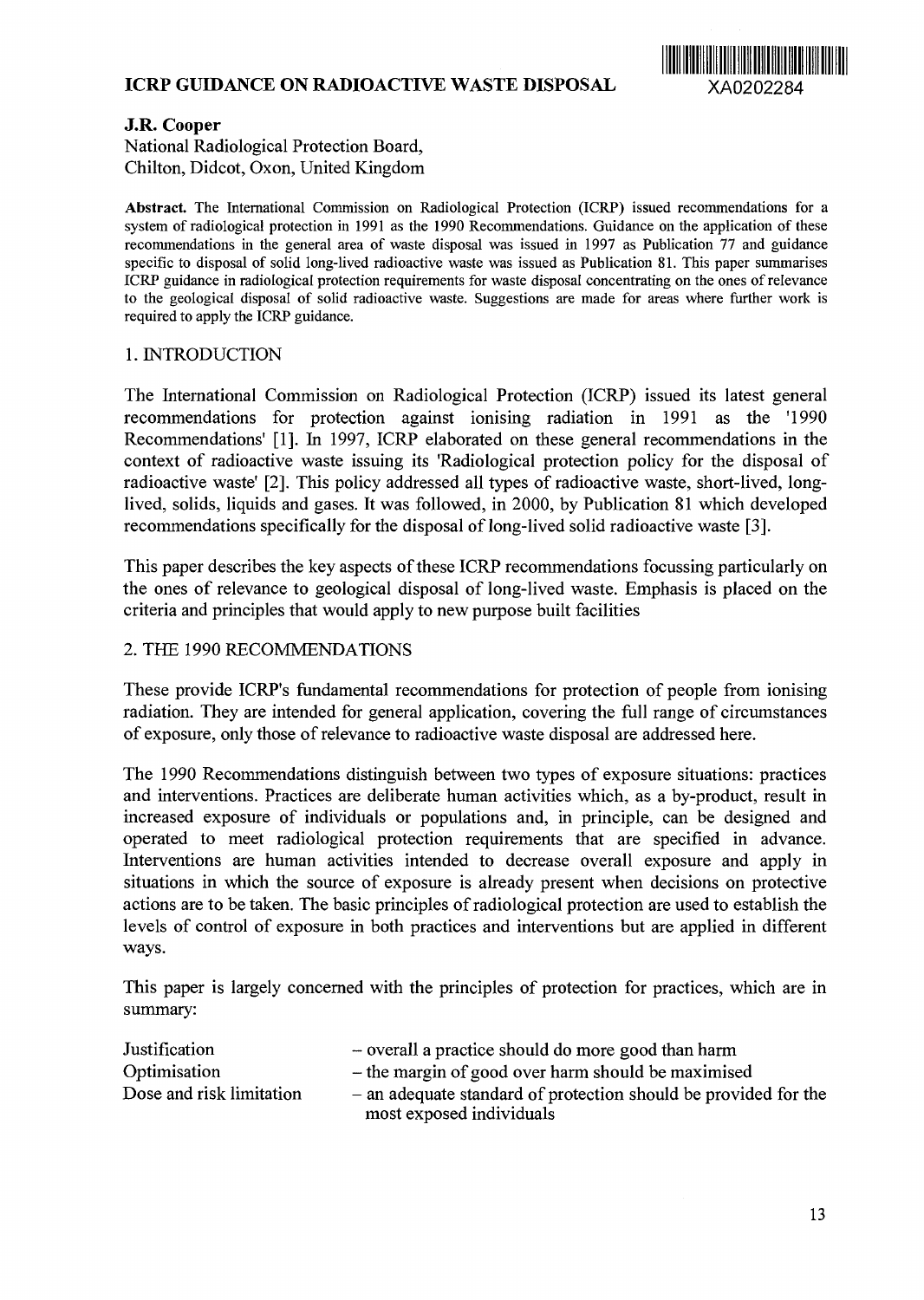Additionally, in applying the principle of protection for optimisation a constraint should be placed on the maximum dose or risk incurred by individuals. This constraint should correspond to a value less than the dose limit for members of the public. ICRP, however, in Publication 60 did not recommend a value for the constraint. The constraint is applied prospectively; options implying doses or risks higher than the constraint should be rejected.

The basic tenet underpinning these principles is the linear-no threshold hypothesis.

In many situations it is virtually certain that exposures will occur and their magnitude will be predictable, albeit with some degree of uncertainty. These are referred to as 'normal exposures'. Conversely, there may be circumstances where exposures do not occur as planned or where there is a potential for exposure, but no certainty that it will occur. ICRP calls such exposures 'potential exposures' recommending that they should be taken into account when considering the need for protective actions.

Exposures arising in the future following the disposal of solid radioactive waste will depend on events and processes that have probabilities associated with them and, as such, would be potential exposures.

# 3. PUBLICATION 77: RADIOLOGICAL PROTECTION POLICY FOR THE DISPOSAL OF RADIOACTIVE WASTE

This publication extended and developed the 1990 Recommendations for specific application to the disposal of all types of radioactive waste, including effluents as well as solids. It was produced in response to a perceived need to clarify the application of the 1990 Recommendations in this area. Particular issues included application of the justification and optimisation principles to waste disposal in circumstances where doses to individuals and populations may be projected to be received over extended periods of time into the future and with increasing associated uncertainties. The use of the quantity collective dose in this context was a particular issue as was the type of criteria that should be applied in establishing whether individuals in future populations were being afforded an adequate degree of protection.

In general, ICRP considers that the main radiological protection issue in waste disposal is public exposure. This should be controlled through the process of constrained optimisation. A value for the dose constraint for members of the public of no more than about 0.3 mSv in a year is suggested to be appropriate. Use of this process, it is suggested by ICRP, would obviate the direct use of dose limits for members of the public and as such, in this context, they should progressively fall out of use.

ICRP clarified application of the principles of justification and optimisation. In the case of justification, as waste management and disposal operations are an integral part of the practice generating the waste, it is wrong to regard them as a free standing practice that needs its own justification. It follows that consideration should be given to such operations in the process of deciding whether the practice generating the waste is justified or not. In the context of optimisation, ICRP considered that this principle had become too closely linked to quantitative techniques such as differential cost benefit analysis. Whereas, ICRP's policy is more judgmental being summarised, in essence, by the following statement taken from Publication 55 [4], "Have I done all that I reasonably can to reduce these radiation doses?"

The use of the quantity collective dose is linked to the application of the principles of justification and optimisation being a broad indicator of detriment to the exposed population. Collective dose is an aggregated quantity and problems arise by use of collective doses from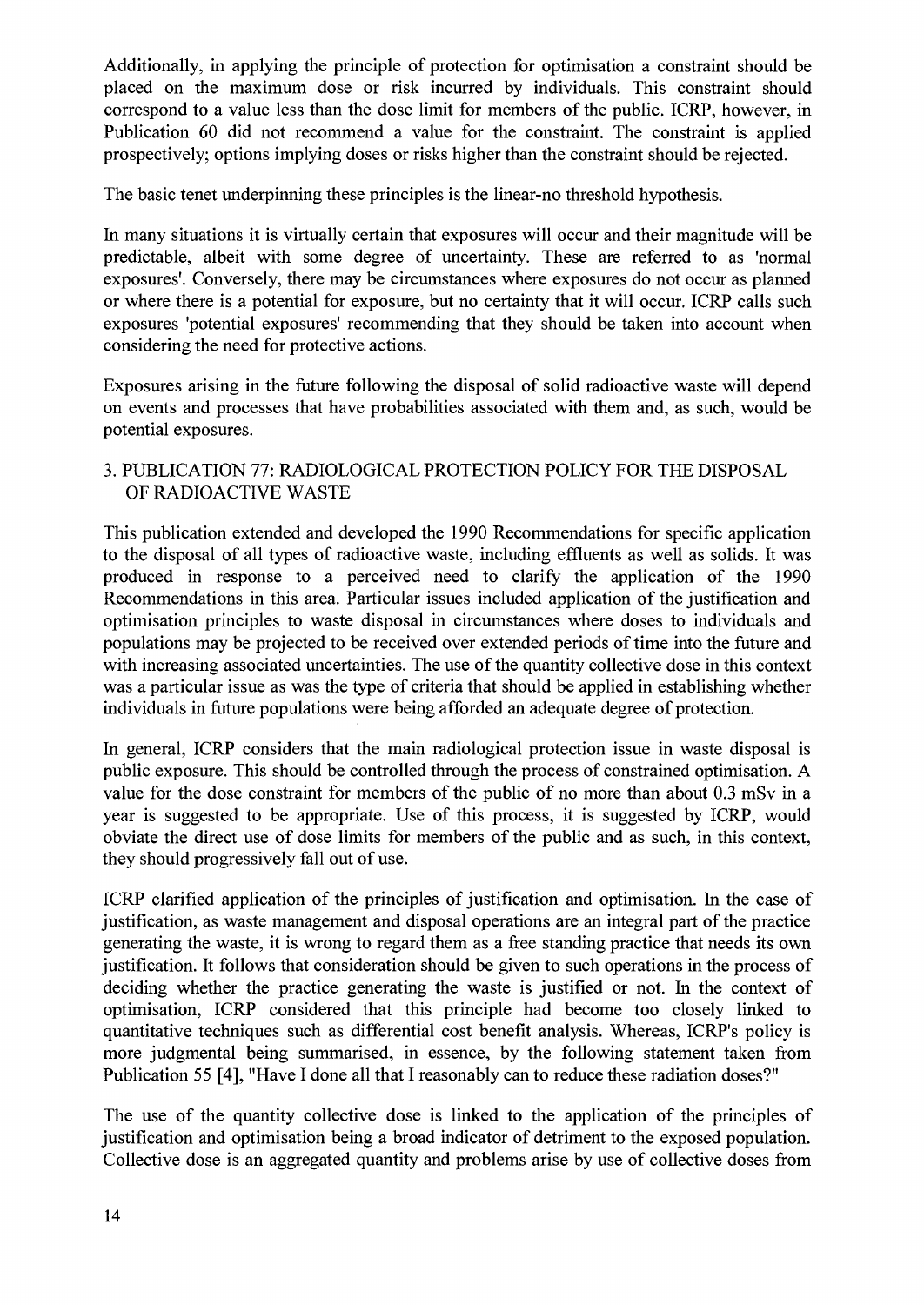very small doses to large populations and from doses occurring over very long times. In the case of very small doses, ICRP does not recommend that the component of collective dose due to small individual doses should be ignored solely because the individual doses are small. Where possible, however, it would provide more information for decision-making purposes to separately identify that component of the total collective dose which is delivered at very small individual doses; decision-makers could, for example, place lower weight in the decisionmaking process on this component versus the components of collective doses that are delivered at larger individual doses. The weight attached to collective doses delivered over long time periods into the future was also addressed by ICRP. Uncertainty is the main problem. Both the magnitude of the individual doses and the size of the exposed population become increasingly uncertain as the time increases. There is also the issue that current judgements about the relationship between dose and health effects (or detriment) may not be valid for future generations. In the light of such arguments, ICRP suggests that forecasts of collective doses over periods longer than several thousand years and forecasts of health detriment over periods longer than several hundreds of years 'should be examined critically'.

Overall, ICRP argues that when collective doses are being considered in decisions on waste management options, it is more informative to present the doses in blocks of individual dose and time intervals.

On the question of judging the significance of possible harm to future generations from decisions taken today, ICRP investigated a number of quantities including individual doses and risks, and collective doses. The conclusion was that the appropriate quantities to use are the calculated annual individual doses and risks in the relevant critical groups.

ICRP, in Publication 77, makes important observations about the practical implications of considering potential exposure in waste management decisions. The possibility of potential exposure distinguishes between the two waste disposal strategies 'Dilute and Disperse' and 'Concentrate and Retain'. Direct discharge of radioactive waste to the environment, the dilute and disperse option gives rise to more or less immediate critical group doses whose magnitude can be assessed reasonably reliably. Potential exposure is usually not an issue. The retention strategy usually eliminates or significantly reduces public exposures at least in the short to medium term. It can appear, therefore, the more protective of the two strategies. Consideration of potential exposure may influence this view as events with probabilities associated with them could lead to significant exposures. For example, there is the possibility, which is discussed in more detail later, of inadvertent human intrusion into the waste. ICRP recommends that waste disposal policies should take account of potential and normal exposures. Furthermore, the dispersion of radioactive waste should not automatically be regarded as a less suitable option than retention. For solid waste, however, disposal in a more or less undiluted form is often the only viable option.

# 4. PUBLICATION 81: RADIOLOGICAL PROTECTION RECOMMENDATIONS AS APPLIED TO THE DISPOSAL OF LONG-LIVED SOLID RADIOACTIVE WASTE

This further develops the 1990 Recommendations [1] and the policy for the disposal of radioactive waste [2] specifically in the context of the disposal of solid long-lived radioactive waste. The disposal options considered are surface or near surface disposal and geological disposal. All types of solid long-lived radioactive waste are covered in Publication 81 including solid high level waste and large volume low level waste. Issues addressed include the radiological protection criteria that should be applied in establishing whether future populations are being adequately protected, and guidance on how to apply the optimisation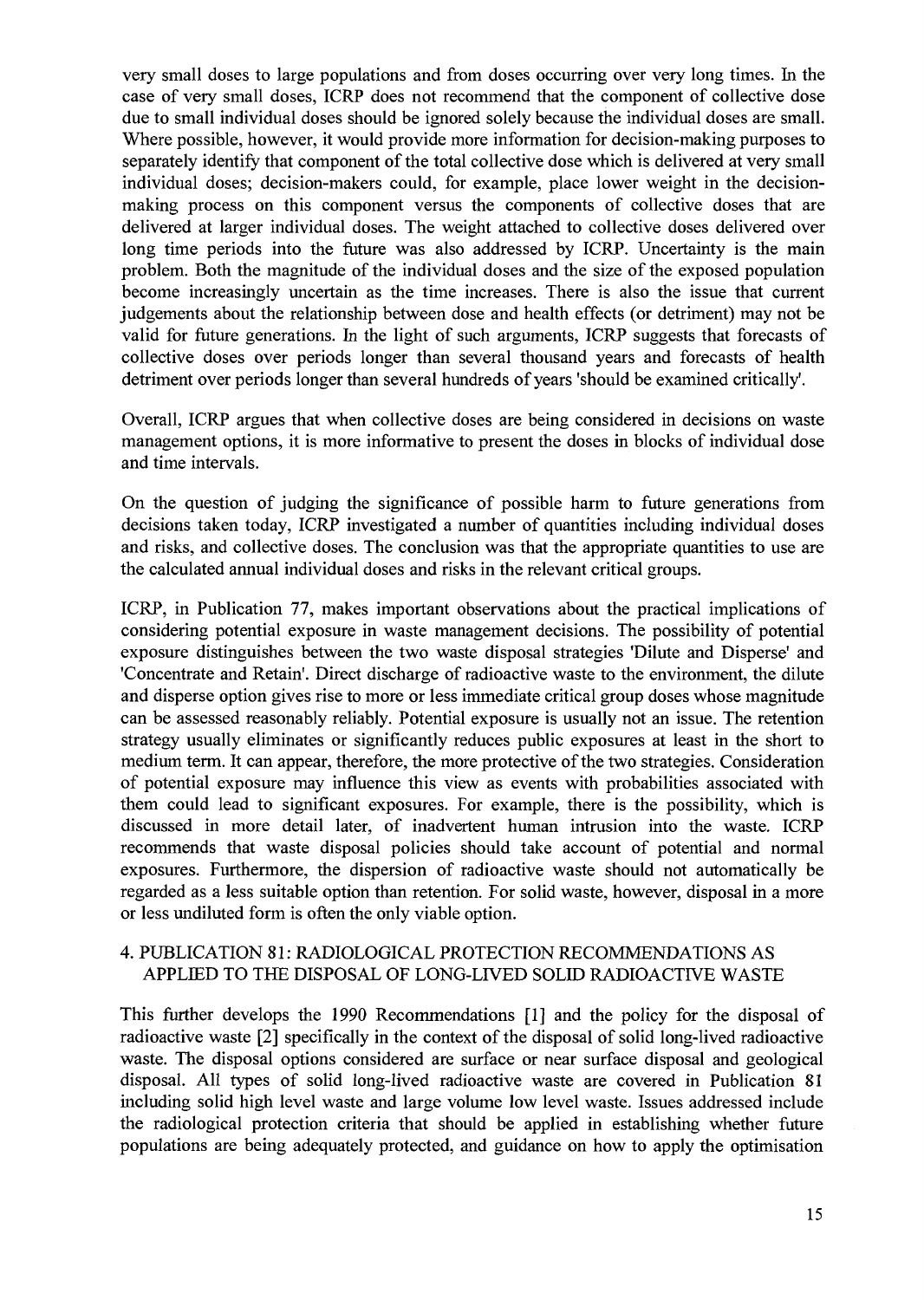principle in waste disposal. Particular consideration is given to evaluating the significance of exposures arising as a result of direct inadvertent human intrusion into a waste disposal facility. This publication also extends and develops proposals in an earlier ICRP publication, ICRP 46 [5], which also addressed disposal of solid radioactive waste.

ICRP considers, in Publication 81, that the main protection issues concern exposure of members of the public that may or may not occur in the future. Furthermore, individuals and populations in the future should be afforded at least the same level of protection from the action of disposing of radioactive waste today as is the current generation. This implies the use of the current dose and risk criteria derived from considering associated health detriment. Therefore, in principle, protection of future generations should be achieved by applying these dose and risk criteria to the estimated future doses and risks in appropriately defined critical groups. These criteria are dose limits and dose and risk constraints. However, as it is impossible to know in advance what the total dose to future individuals will be from practices, the appropriate criteria are the constraints: constrained optimisation is the central approach to evaluating the radiological acceptability of a waste disposal system.

Knowledge of the disposal facility may be lost in the future and, consequently, it cannot be assumed that any mitigation measures would be carried out to reduce doses should these reach unacceptable levels. An effective disposal facility will, however, retain the waste during the period of greatest potential hazard with only residual radionuclides entering man's environment in the distant future. In this future time period, two broad categories of exposure situation are distinguished: natural processes and human intrusion. The term human intrusion covers inadvertent human actions affecting repository integrity and potentially having radiological consequences. It is more likely to occur after knowledge of the repository has been lost, *ie,* in the far future. The term, natural processes, includes all the processes that lead to the exposure of individuals other than human intrusion. Application of radiological protection criteria to these two categories of exposure situations is different.

*Natural Processes.* These processes include the foreseen gradual degradation of the repository together with other, less likely, natural processes that may disrupt the performance of the repository. Therefore the objective of protecting the public in such circumstances would have to consider both the probability of occurrence and the magnitude of the corresponding exposures. This can be achieved by either aggregating the probabilities and corresponding doses (or rather the risk equivalent of the dose) in an overall evaluation of risk or by separate consideration of the dose and associated likelihood of occurrence of the exposure in a disaggregated approach. The key criterion is the dose constraint for members of the public. An upper numerical value of  $0.3 \text{ mSv y}^{-1}$  has been recommended by ICRP (see section 3); this corresponds to a risk constraint of the order of  $10^{-5}$  per year. In the aggregated approach, the total risk to a representative critical group is compared with the risk constraint. This is conceptually satisfying but requires a comprehensive evaluation of all relevant exposure situations and their associated probabilities of occurrence; a process that can be difficult to achieve in a transparent and convincing manner. In the disaggregated approach, likely or representative release scenarios are identified and the calculated doses from these scenarios are compared with the dose constraint. The radiological significance of other, less likely, scenarios can be evaluated from a separate consideration of the resultant doses and their probabilities of occurrence. ICRP considers that although a similar level of protection can be achieved by these approaches, more information can be obtained for decision-making purposes from the disaggregated approach.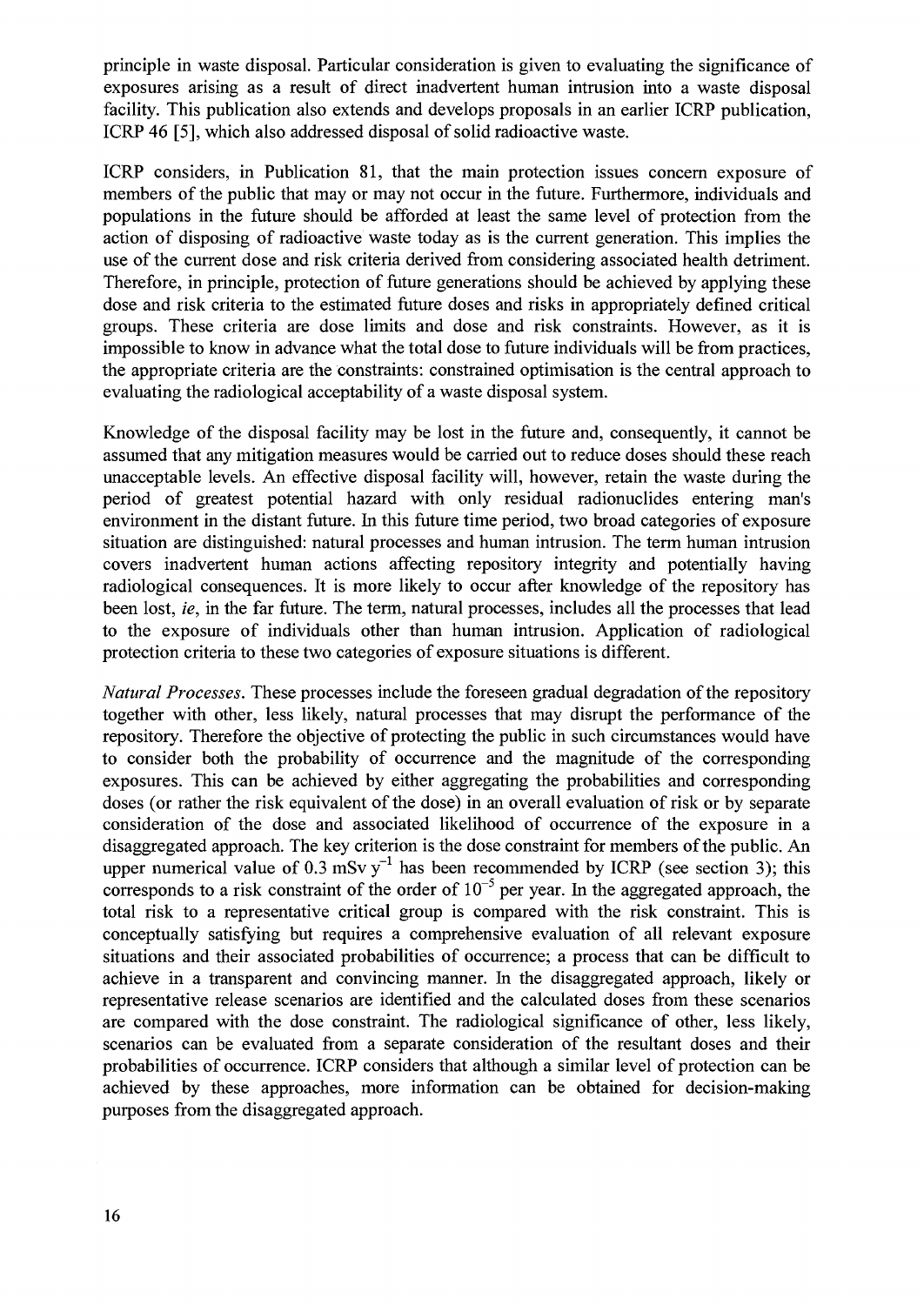All of these approaches require assessments of doses or risks to critical groups. Due to the long timescales under consideration, the habits and characteristics of the critical group as well as those of the environment in which it is located can only be assumed. Thus, the critical group is hypothetical. It should be chosen on the basis of reasonably plausible assumptions taking account of current lifestyles and site or region specific information. In many cases different exposure scenarios with their associated critical groups will have different probabilities of occurrence and therefore the highest dose may not correspond to the highest risk. Because of this, ICRP suggests that it is important to clearly present the different exposure scenarios and their associated probabilities of occurrence in the decision-making process.

The long timescales under consideration impact on the importance attached to the assessed doses and risks. These estimates, according to ICRP, should not be regarded as measures of health detriment beyond times of around several hundreds of years into the future. In the case of longer time periods, they represent indicators of the protection afforded by the disposal system.

*Human Intrusion.* The possibility of elevated exposures from human intrusion is an inescapable consequence of the decision to concentrate waste in a discrete disposal facility. An intrusion event could result in radioactive material being brought to the surface resulting in the exposure of nearby populations to significant radiation doses. How should such events be taken into account in evaluating the radiological acceptability as a waste disposal option?

In principle, a risk based approach, considering both the probability and consequences of human intrusion, could be used to evaluate the radiological significance of human intrusion. ICRP, however, cautions against this approach as there is no scientific basis for predicting the nature or probability of the corresponding future human actions. Instead ICRP suggests that it is the radiological consequences of intrusion that should be considered. It is emphasised, however, that these consequences should not be compared with the dose constraint of 0.3 mSv per year for members of the public; this constraint applies during the process of optimisation of protection and, by definition, intrusion will have by-passed all of the barriers which were considered during the optimisation process. So, what should the consequences be compared with? ICRP considers that in circumstances where human intrusion could lead to doses to those living around the site sufficiently high that intervention on current criteria would almost always be justified, reasonable efforts should be made to reduce the probability of intrusion or to limit its consequences. General criteria for intervention in the case of long-term exposures have been established in ICRP 82 [6] and ICRP suggests that these could be used to evaluate the significance of human intrusion. Briefly, these criteria are that an existing annual dose of 10 mSv may be used as a generic reference level below which intervention is not likely to be justifiable, whereas at 100 mSv per year and above, intervention is considered to be almost always justifiable. The term existing annual dose refers to the sum of the existing and persisting annual doses to individuals at a given location. The exposure that may occur from a repository is one component of this. The doses should be assessed using plausible stylised exposure scenarios representing human intrusion events.

This guidance from ICRP addresses the exposures to individuals in local population groups but there is the issue of the exposure of the intruder. This is not directly addressed by ICRP.

*Technical and Managerial Aspects.* ICRP considers that the technical and managerial principles developed generally for potential exposure situations in ICRP 64 [7] should be applied during disposal system development to enhance confidence in radiation safety. These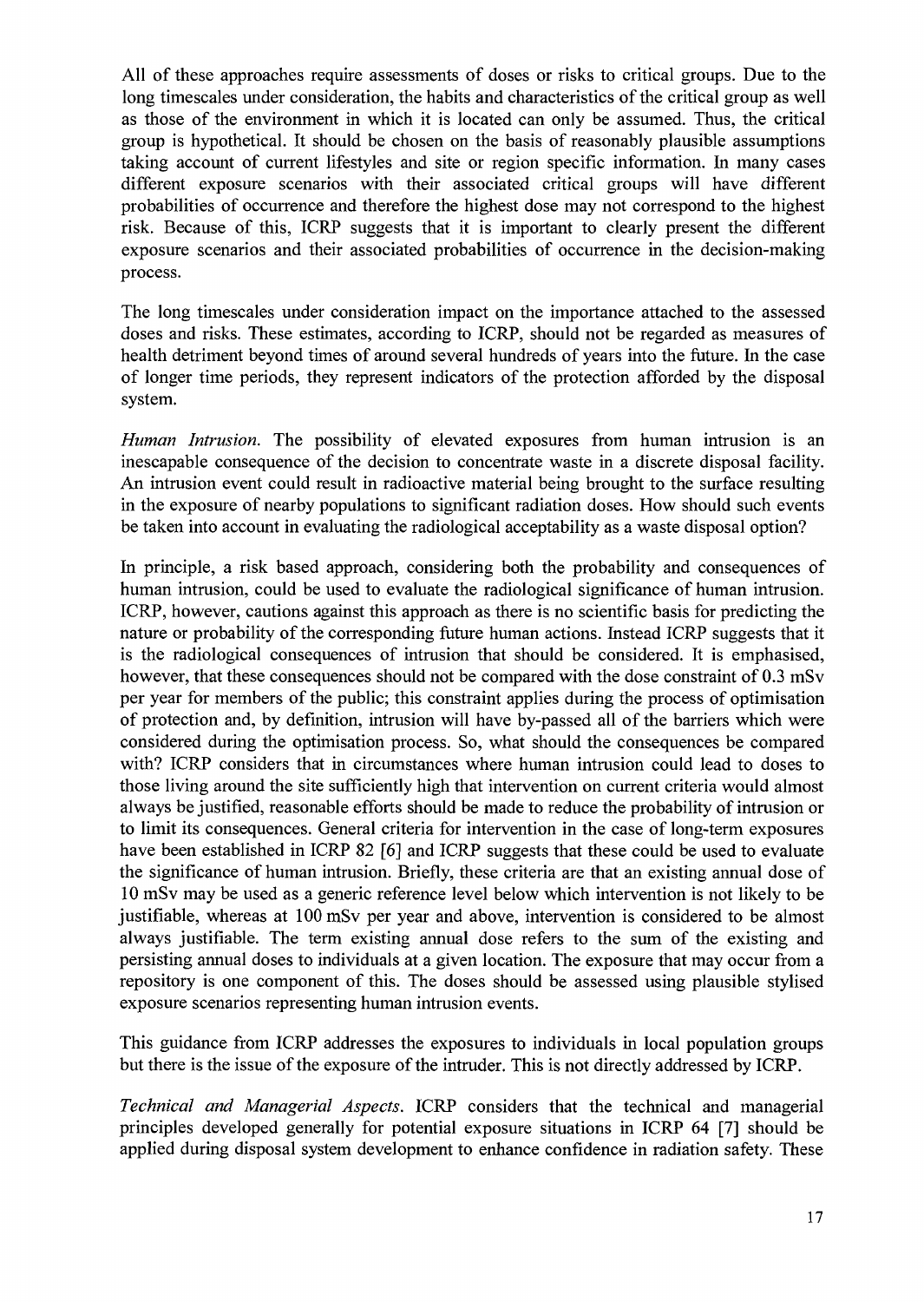principles should be applied to disposal systems in a manner consistent with the inherent level of hazard of the waste as well as with the level of residual uncertainty identified in the assessment.

One of the key principles is the concept of defence in depth which provides for successive passive safety measures which enhance confidence that the disposal system is robust and has an adequate safety margin. In addition to the technical principles, an essential managerial principle for all individuals and organisations involved in the repository development process is to establish a consistent and pervading approach to safety which governs their actions.

*Compliance with Radiological Criteria.* This is a difficult topic because of the inherent uncertainties in our estimates of radiological impacts on future generations. For this reason, demonstration that radiological protection criteria will be met in the future is not as simple as a straightforward comparison of estimated doses and risks with the appropriate constraints. Judgement may be required. ICRP points out that the dose and risk constraints should be considered as reference values for time periods beyond several hundreds of years into the future, and additional arguments should be brought to bear when judging compliance. A decision on the acceptability of a disposal system should be based on reasonable assurance rather than on an absolute demonstration of compliance with numerical criteria.

Overall, ICRP's view on compliance is that provided that the appropriate constraint for natural processes has been appropriately satisfied, that reasonable measures have been taken to reduce the probability of human intrusion and that sound engineering, technical and managerial principles have been followed, the radiological protection requirements can be considered to be satisfied.

## 5. CONCLUSIONS

From its general Recommendations issued in Publication 60, ICRP has developed a framework for evaluating the radiological acceptability of options for the disposal of all types of radioactive waste. The central process is one of constrained optimisation. To be used, this framework requires elaboration in a number of areas by the appropriate national or international organisations. These areas include:

- Characterisation of critical groups and the associated biospheres for use in estimating doses or risks from *natural processes.*
- Development of stylised human intrusion scenarios for evaluating the significance of *human intrusion.*

### REFERENCES

- [1] INTERNATIONAL COMMISSION ON RADIOLOGICAL PROTECTION, 1990 Recommendations of the ICRP, Publication 60, Annals of the ICRP Vol. 21, Nos 1-3, Pergamon Press, Oxford and New York (1992).
- [2] INTERNATIONAL COMMISSION ON RADIOLOGICAL PROTECTION, Radiological Protection Policy for the Disposal of Radioactive Waste, Publication 77, Annals of the ICRP Vol. 27 Supplement, Pergamon Press (1998).
- [3] INTERNATIONAL COMMISSION ON RADIOLOGICAL PROTECTION, Radiation Protection Recommendations as Applied to the Disposal of Long-lived Solid Radioactive Waste, Publication 81, Annals of the ICRP Vol. 28 No. 4, Pergamon Press, Oxford and New York (1998).